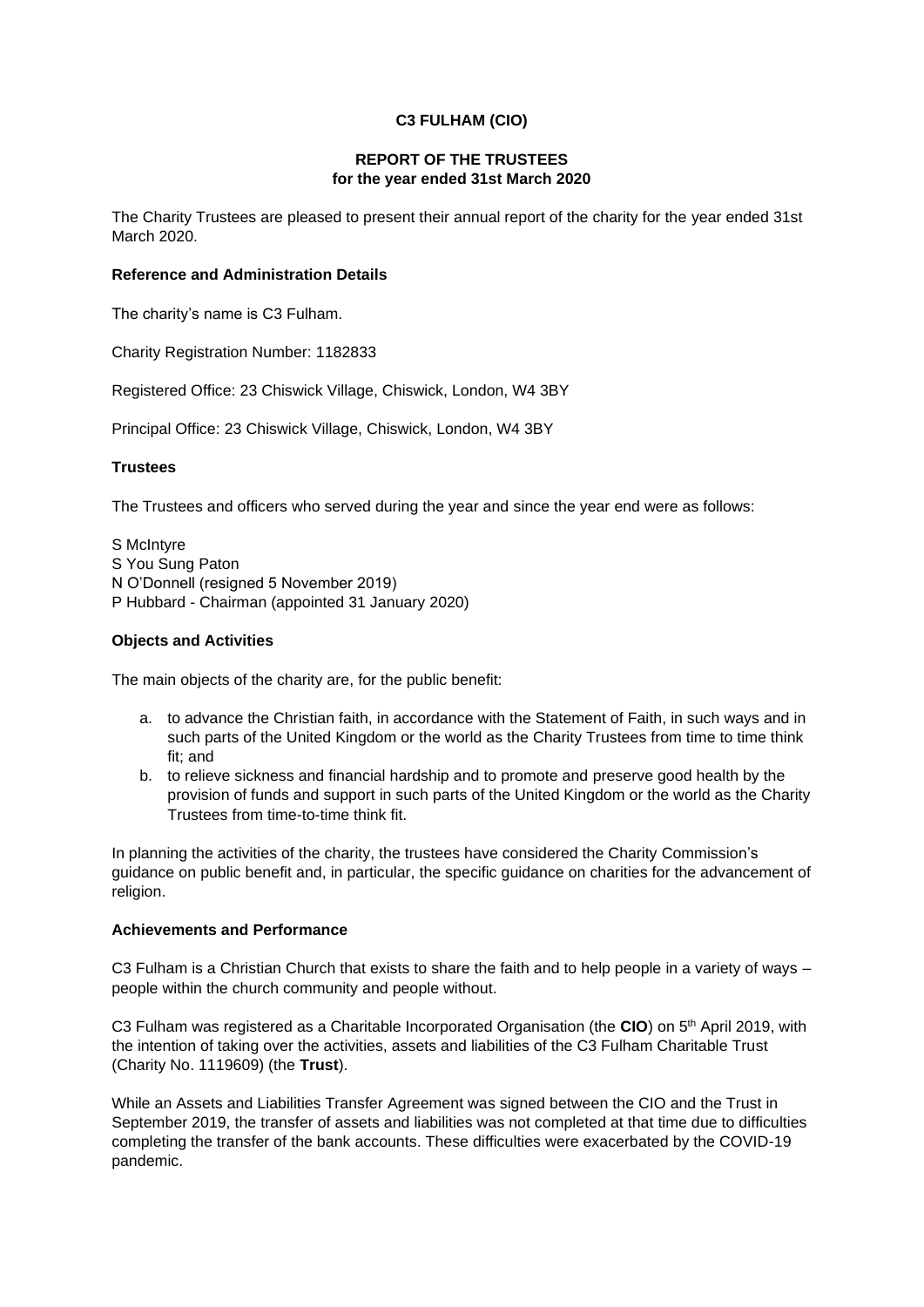Therefore, C3 Fulham has continued to operate as the Trust, and not as the CIO. The trustees of the Trust are currently seeking legal advice to complete the conversion of the Trust to the CIO. Once this is completed, the Trust will be closed and all activities of C3 Fulham will be performed by the CIO.

### **Financial Review**

The trustees of the CIO confirm that the CIO was not operational and did not perform any activities during the period covered by this report, and therefore there was no income and no expenditure on charitable activities for the year to 31<sup>st</sup> March 2020. The proposed transfer of assets and liabilities from the Trust has not yet been completed, so the CIO does not currently hold any assets or liabilities.

The Annual Return, Accounts and TAR of the operational Trust for the year to 31 December 2019 can be viewed on the Charities Register, confirming that C3 Fulham continued to operate under the Trust structure. (See: [https://register-of-charities.charitycommission.gov.uk/charity-search/-/charity](https://register-of-charities.charitycommission.gov.uk/charity-search/-/charity-details/4032601/charity-overview)[details/4032601/charity-overview\)](https://register-of-charities.charitycommission.gov.uk/charity-search/-/charity-details/4032601/charity-overview)

### **Reserves Policy**

The CIO is currently not operating and therefore does not hold any reserves. The Reserves Policy for the Trust can be viewed in the Trust's most recent Trustees Annual Report registered with the Charity Commission.

### **Structure, Governance and Management**

### **Governing Document**

C3 Fulham (the CIO) is a Charitable Incorporated Organisation registered with the Charity Commission on 5th April 2019.

## **Management of the CIO**

S McIntyre and S You Sung Paton were previously trustees of the Trust, but resigned in November 2020. As part of finalising the conversion of the Trust to the CIO, S McIntyre and S You Sung Paton will also be resigning as Charity Trustees of the CIO.

The Trust appointed EJ Turner and J Henderson as trustees in November 2020, and EJ Turner and J Henderson will be appointed as Charity Trustees of the CIO in April 2021.

P Hubbard is currently both a trustee of the Trust and a Charity Trustee of the CIO.

The Charity Trustees of the CIO will keep the composition of the board under review and will seek to appoint additional members with appropriate skills and expertise should the need arise.

Approved by the Charity Trustees of the CIO on 27 March 2021 and signed on its behalf by:

P Hubbard – Charity Trustee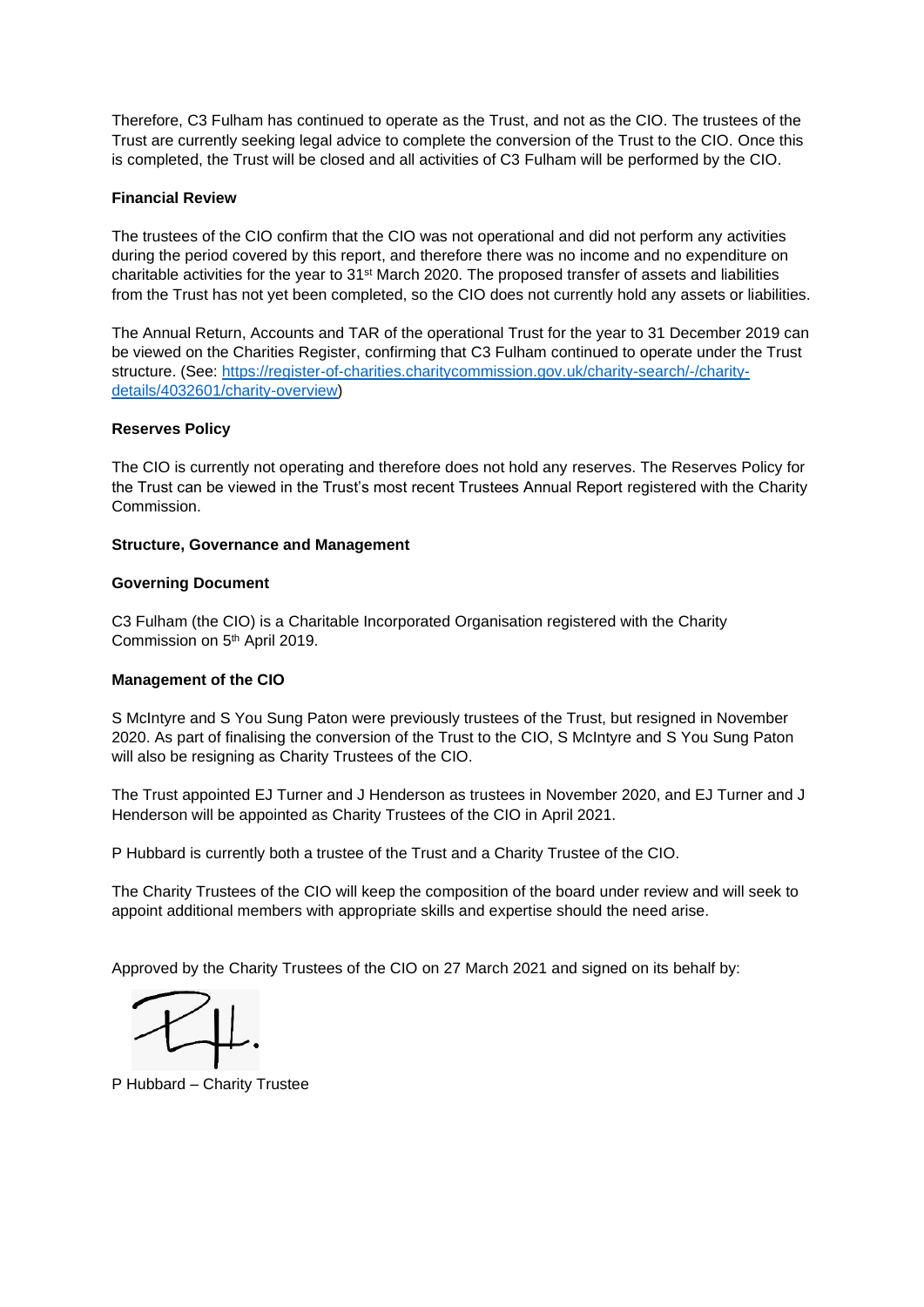| <b>CHARITY COMMISSION</b><br>FOR ENGLAND AND WALES | <b>Charity Name</b><br>C3 Fulham      |                                 |                           | No (if any)<br>1182833        |                  |
|----------------------------------------------------|---------------------------------------|---------------------------------|---------------------------|-------------------------------|------------------|
|                                                    | <b>Receipts and payments accounts</b> |                                 |                           |                               | CC16a            |
|                                                    | For the period<br>from                | Period start date<br>01/04/2019 | To                        | Period end date<br>31/03/2020 |                  |
|                                                    |                                       |                                 |                           |                               |                  |
| <b>Section A Receipts and payments</b>             | <b>Unrestricted</b><br>funds          | <b>Restricted</b><br>funds      | <b>Endowment</b><br>funds | <b>Total funds</b>            | Last year        |
|                                                    | £<br>to the nearest                   | to the nearest £                | to the nearest £          | to the nearest £              | to the nearest £ |
| <b>A1 Receipts</b>                                 |                                       |                                 |                           |                               |                  |
| None                                               |                                       |                                 |                           |                               |                  |
| <b>Sub total (Gross income for</b><br>AR)          |                                       |                                 |                           |                               |                  |
| A2 Asset and investment sales,                     |                                       |                                 |                           |                               |                  |
| (see table).                                       |                                       |                                 |                           |                               |                  |
| None                                               |                                       |                                 |                           |                               |                  |
| Sub total                                          |                                       |                                 |                           |                               |                  |
| <b>Total receipts</b>                              |                                       |                                 |                           |                               |                  |
| <b>A3 Payments</b>                                 |                                       |                                 |                           |                               |                  |
| None                                               |                                       |                                 |                           |                               |                  |
| Sub total                                          |                                       |                                 |                           |                               |                  |
| A4 Asset and investment                            |                                       |                                 |                           |                               |                  |
| purchases. (see table)<br>None                     |                                       |                                 |                           |                               |                  |
| Sub total                                          |                                       |                                 |                           |                               |                  |
|                                                    |                                       |                                 |                           |                               |                  |
| <b>Total payments</b>                              |                                       |                                 |                           |                               |                  |
| Net of receipts/(payments)                         |                                       |                                 |                           |                               |                  |
| A5 Transfers between funds                         |                                       |                                 |                           |                               |                  |
| A6 Cash funds last year end                        |                                       |                                 |                           | ٠                             |                  |
| Cash funds this year end                           |                                       |                                 |                           |                               |                  |